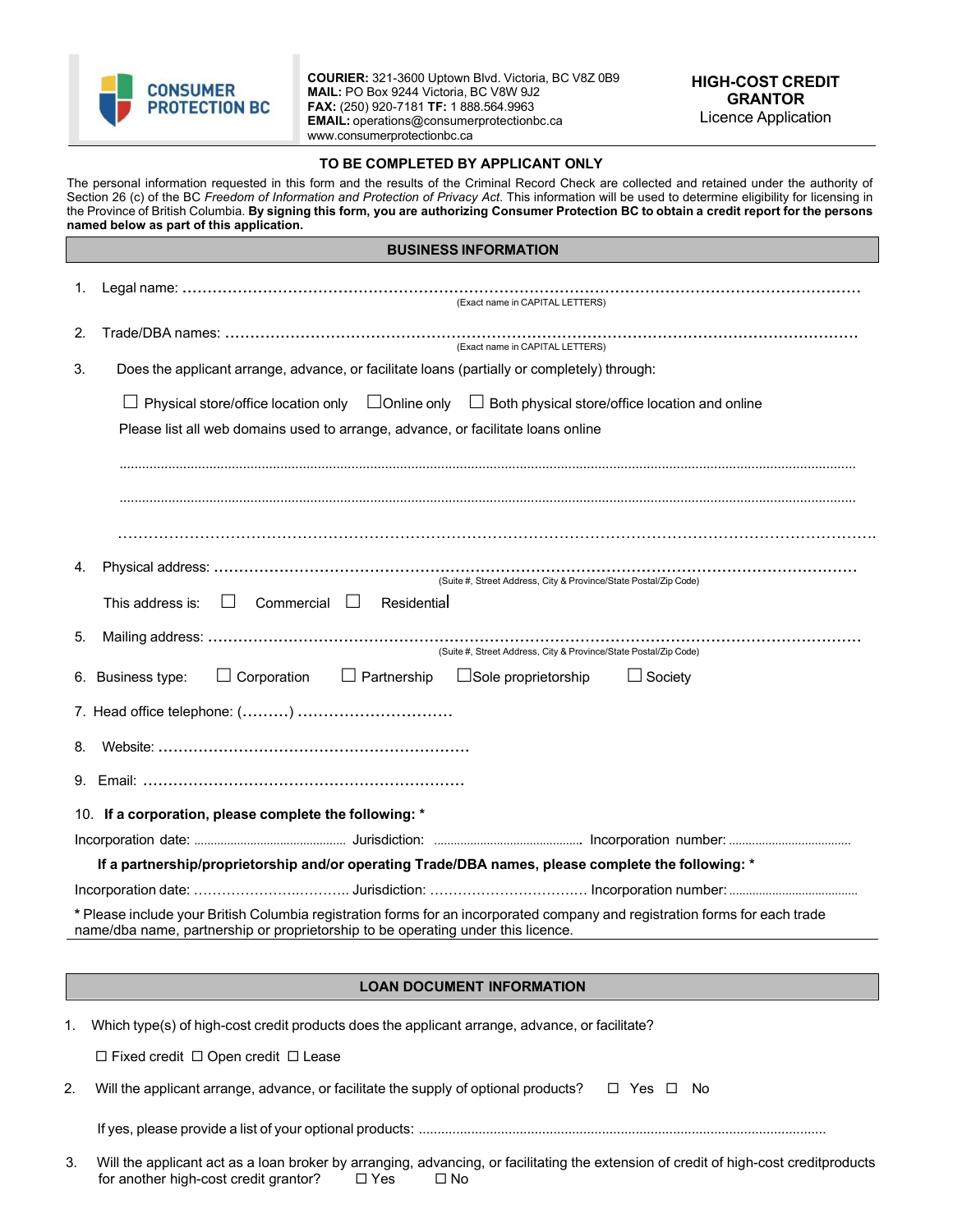| <b>COMPLETE THE FOLLOWING IF THE APPLICANT IS A CORPORATION</b>                                                                                                                                                                                                                                                                                                                         |                              |                  |                                           |  |  |
|-----------------------------------------------------------------------------------------------------------------------------------------------------------------------------------------------------------------------------------------------------------------------------------------------------------------------------------------------------------------------------------------|------------------------------|------------------|-------------------------------------------|--|--|
| NAMES IN FULL OF SENIOR                                                                                                                                                                                                                                                                                                                                                                 |                              | <b>RESIDENCE</b> | POSITION HELD                             |  |  |
| OFFICERS (First, Last)                                                                                                                                                                                                                                                                                                                                                                  | TELEPHONE & EMAIL            | <b>ADDRESS</b>   |                                           |  |  |
|                                                                                                                                                                                                                                                                                                                                                                                         | $\left($<br>$\lambda$        |                  | <b>D</b> President<br>$\Box$ Treasurer    |  |  |
|                                                                                                                                                                                                                                                                                                                                                                                         |                              |                  | □ Secretary                               |  |  |
|                                                                                                                                                                                                                                                                                                                                                                                         | Email:                       |                  | Chief Operating Officer<br>Others _______ |  |  |
|                                                                                                                                                                                                                                                                                                                                                                                         | $\left($<br>$\lambda$        |                  | <b>President</b>                          |  |  |
|                                                                                                                                                                                                                                                                                                                                                                                         |                              |                  | <b>Treasurer</b>                          |  |  |
|                                                                                                                                                                                                                                                                                                                                                                                         |                              |                  | □ Secretary<br>□ Chief Operating Officer  |  |  |
|                                                                                                                                                                                                                                                                                                                                                                                         | Email:                       |                  | □ Others <u>_______</u>                   |  |  |
|                                                                                                                                                                                                                                                                                                                                                                                         | $\sqrt{2}$<br>$\lambda$      |                  | <b>President</b>                          |  |  |
|                                                                                                                                                                                                                                                                                                                                                                                         |                              |                  | <b>Treasurer</b><br>□ Secretary           |  |  |
|                                                                                                                                                                                                                                                                                                                                                                                         |                              |                  | <b>Chief Operating Officer</b><br>$\Box$  |  |  |
|                                                                                                                                                                                                                                                                                                                                                                                         | Email:                       |                  | <b>Others</b><br>$\Box$                   |  |  |
| COMPLETE THE FOLLOWING IF THE APPLICANT IS A PARTNERSHIP OR PROPRIETORSHIP                                                                                                                                                                                                                                                                                                              |                              |                  |                                           |  |  |
| NAMES IN FULL OF SENIOR                                                                                                                                                                                                                                                                                                                                                                 |                              | <b>RESIDENCE</b> |                                           |  |  |
| OFFICERS (First, Last)                                                                                                                                                                                                                                                                                                                                                                  | <b>TELEPHONE &amp; EMAIL</b> | <b>ADDRESS</b>   |                                           |  |  |
|                                                                                                                                                                                                                                                                                                                                                                                         | $\left($<br>$\lambda$        |                  |                                           |  |  |
|                                                                                                                                                                                                                                                                                                                                                                                         |                              |                  | Proprietor / Partner                      |  |  |
|                                                                                                                                                                                                                                                                                                                                                                                         | Email:                       |                  |                                           |  |  |
|                                                                                                                                                                                                                                                                                                                                                                                         | $\sqrt{2}$<br>$\lambda$      |                  |                                           |  |  |
|                                                                                                                                                                                                                                                                                                                                                                                         |                              |                  | $\Box$ Partner                            |  |  |
|                                                                                                                                                                                                                                                                                                                                                                                         | Email:                       |                  |                                           |  |  |
|                                                                                                                                                                                                                                                                                                                                                                                         | (                            |                  |                                           |  |  |
|                                                                                                                                                                                                                                                                                                                                                                                         |                              | $\Box$ Partner   |                                           |  |  |
|                                                                                                                                                                                                                                                                                                                                                                                         | Email:                       |                  |                                           |  |  |
|                                                                                                                                                                                                                                                                                                                                                                                         |                              |                  |                                           |  |  |
| 1. Has the applicant previously applied for or held a high-cost credit grantor licence in any jurisdiction? $\Box$ Yes $\Box$ No                                                                                                                                                                                                                                                        |                              |                  |                                           |  |  |
| 2.                                                                                                                                                                                                                                                                                                                                                                                      |                              |                  |                                           |  |  |
| Has the applicant ever been refused a high-cost credit grantor licence in any jurisdiction? □ Yes  □ No<br>3.                                                                                                                                                                                                                                                                           |                              |                  |                                           |  |  |
| 4.<br>No.                                                                                                                                                                                                                                                                                                                                                                               |                              |                  |                                           |  |  |
| 5.<br>Have any of the individuals identified above ever been convicted of an offence under the                                                                                                                                                                                                                                                                                          |                              |                  |                                           |  |  |
| If YES to questions 1 through 4 above, provide details on a separate sheet, including date(s) and location(s) and parties<br>involved.                                                                                                                                                                                                                                                  |                              |                  |                                           |  |  |
| <b>ALL APPLICANTS</b>                                                                                                                                                                                                                                                                                                                                                                   |                              |                  |                                           |  |  |
| ALL APPLICANTS who reside in Canada MUST complete an online criminal record check within one day of sending this<br>application to Consumer Protection BC. To get a criminal record check, go to:<br>http://www.sterlingtalentsolutions.ca/Consumer-Protection-BC and follow the instructions. Once complete, a copy of the<br>results will be sent directly to Consumer Protection BC. |                              |                  |                                           |  |  |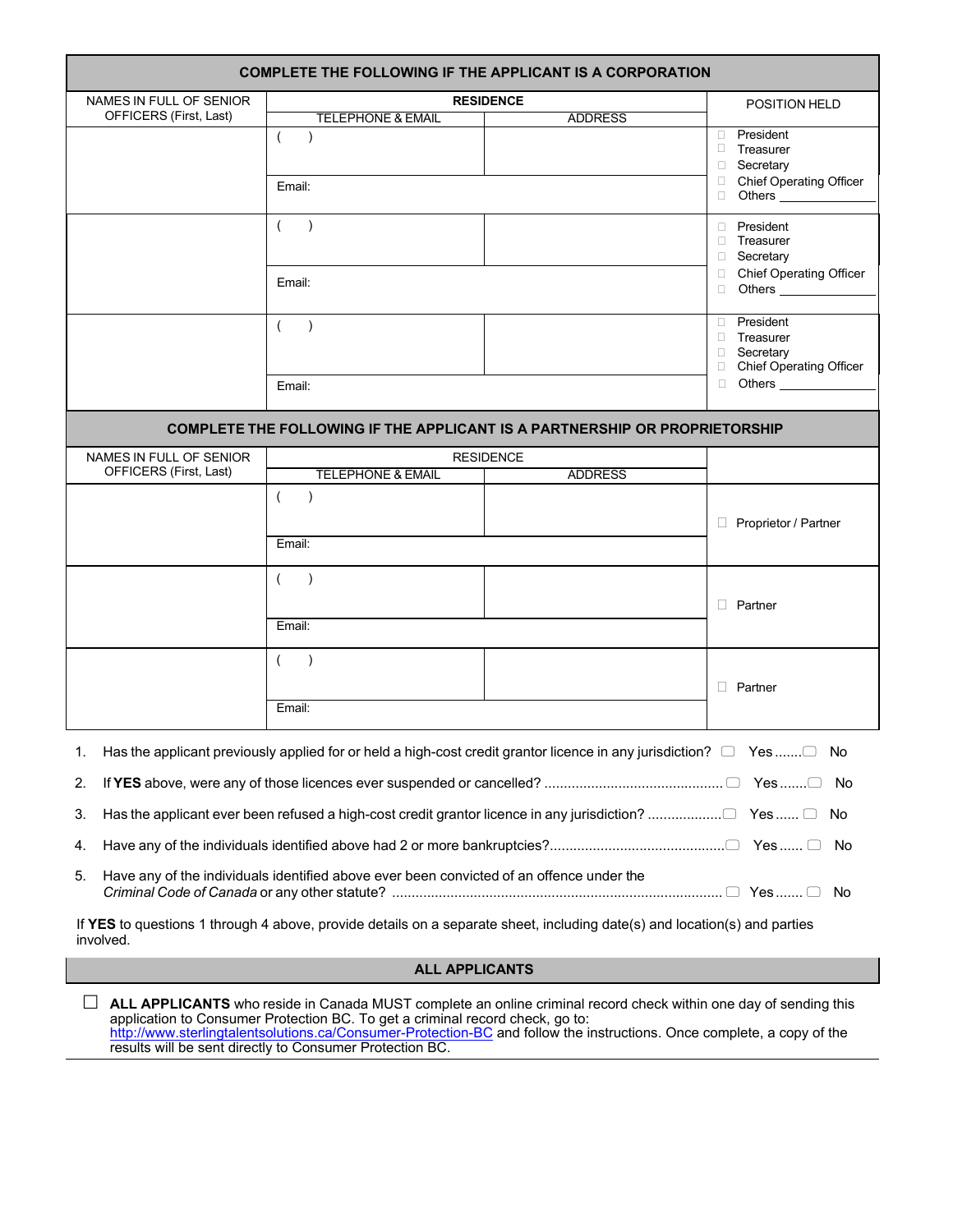| ALL APPLICANTS who do not reside in Canada MUST submit a certified criminal record check from their home<br>jurisdiction. Please note, your application will not be processed until the criminal record check is received.                                                                                                                                                                                                                                                                                                                                                                                                                                                                                                                                                      |  |  |  |  |
|---------------------------------------------------------------------------------------------------------------------------------------------------------------------------------------------------------------------------------------------------------------------------------------------------------------------------------------------------------------------------------------------------------------------------------------------------------------------------------------------------------------------------------------------------------------------------------------------------------------------------------------------------------------------------------------------------------------------------------------------------------------------------------|--|--|--|--|
| ALL APPLICANTS must complete and submit the required documents outlined in the application checklist. All<br>documents must ensure compliance with 10(1) of the High-Cost Credit Product Regulations. Your licence may be issued<br>before all the documents submitted with this application are reviewed. The Cancellation Notice must be approved before<br>you get your licence. The issuance of a licence is NOT an acknowledgement that all your document(s) satisfy the<br>requirements under the <b>Business Practices and Consumer Protection Act</b> (BPCPA). Consumer Protection BC reserves<br>the right to require changes to a document(s) to meet BPCPA requirements and may exercise licensing and enforcement<br>authorities under Parts 9 and 10 of the BPCPA. |  |  |  |  |
| <b>LICENSING INFORMATION</b>                                                                                                                                                                                                                                                                                                                                                                                                                                                                                                                                                                                                                                                                                                                                                    |  |  |  |  |
| Person who oversees the applicant's high-cost credit grantor business at this location:<br>1.                                                                                                                                                                                                                                                                                                                                                                                                                                                                                                                                                                                                                                                                                   |  |  |  |  |
| (First name)<br>(Last name)                                                                                                                                                                                                                                                                                                                                                                                                                                                                                                                                                                                                                                                                                                                                                     |  |  |  |  |
|                                                                                                                                                                                                                                                                                                                                                                                                                                                                                                                                                                                                                                                                                                                                                                                 |  |  |  |  |
|                                                                                                                                                                                                                                                                                                                                                                                                                                                                                                                                                                                                                                                                                                                                                                                 |  |  |  |  |
| Administrative contact (person to contact regarding licensing and related issues):<br>2.                                                                                                                                                                                                                                                                                                                                                                                                                                                                                                                                                                                                                                                                                        |  |  |  |  |
| (Last name)<br>(First name)                                                                                                                                                                                                                                                                                                                                                                                                                                                                                                                                                                                                                                                                                                                                                     |  |  |  |  |
|                                                                                                                                                                                                                                                                                                                                                                                                                                                                                                                                                                                                                                                                                                                                                                                 |  |  |  |  |
| Complaints contact (person to contact regarding consumer complaints and the person responsible for handling<br>3.<br>compliance and enforcement issues):                                                                                                                                                                                                                                                                                                                                                                                                                                                                                                                                                                                                                        |  |  |  |  |
| (First name)<br>(Last name)                                                                                                                                                                                                                                                                                                                                                                                                                                                                                                                                                                                                                                                                                                                                                     |  |  |  |  |
|                                                                                                                                                                                                                                                                                                                                                                                                                                                                                                                                                                                                                                                                                                                                                                                 |  |  |  |  |
| 4. What email address should be used to set up your online licence account (MyAccount)?                                                                                                                                                                                                                                                                                                                                                                                                                                                                                                                                                                                                                                                                                         |  |  |  |  |
|                                                                                                                                                                                                                                                                                                                                                                                                                                                                                                                                                                                                                                                                                                                                                                                 |  |  |  |  |
| You must notify us of changes to your business or your licence within 14 days.                                                                                                                                                                                                                                                                                                                                                                                                                                                                                                                                                                                                                                                                                                  |  |  |  |  |
| <b>APPLICANT DECLARATION</b>                                                                                                                                                                                                                                                                                                                                                                                                                                                                                                                                                                                                                                                                                                                                                    |  |  |  |  |
| I/We hereby:                                                                                                                                                                                                                                                                                                                                                                                                                                                                                                                                                                                                                                                                                                                                                                    |  |  |  |  |
| Confirm that the information supplied in this application is complete and true to my best knowledge and belief.<br>1.<br>2.<br>Certify that I/we have obtained, read and acknowledge the legal responsibilities within the Business Practices and                                                                                                                                                                                                                                                                                                                                                                                                                                                                                                                               |  |  |  |  |
| <b>Consumer Protection Act and High-Cost Credit Products Regulation.</b>                                                                                                                                                                                                                                                                                                                                                                                                                                                                                                                                                                                                                                                                                                        |  |  |  |  |
| Give permission to Consumer Protection BC to verify bank relationships, memberships and all other matters in this<br>3.<br>application.                                                                                                                                                                                                                                                                                                                                                                                                                                                                                                                                                                                                                                         |  |  |  |  |
| Authorized signing officer of applicant:                                                                                                                                                                                                                                                                                                                                                                                                                                                                                                                                                                                                                                                                                                                                        |  |  |  |  |
|                                                                                                                                                                                                                                                                                                                                                                                                                                                                                                                                                                                                                                                                                                                                                                                 |  |  |  |  |
|                                                                                                                                                                                                                                                                                                                                                                                                                                                                                                                                                                                                                                                                                                                                                                                 |  |  |  |  |
| <b>APPLICATION FEE &amp; CONSUMER FINANCIAL EDUCATION FUND CONTRIBUTION</b>                                                                                                                                                                                                                                                                                                                                                                                                                                                                                                                                                                                                                                                                                                     |  |  |  |  |

For a list of licence application fees, charges and other amounts, please see the **[current fee](https://www.consumerprotectionbc.ca/get-keep-licence/high-cost-credit-granting/know-your-fees/) schedule**.

Licence application fees and other charges may be paid in the following ways:

• By cheque or money order

Г

• By Visa, Mastercard or American Express Credit Card – complete [a credit card authorization](https://www.consumerprotectionbc.ca/wordpress/wp-content/uploads/2018/10/Credit-Card-Authorization-Form.pdf) form

Application fees are non-refundable. A service charge will be applied for dishonoured payments.

Send completed application form, applicable attachments and application fee by mail or email.